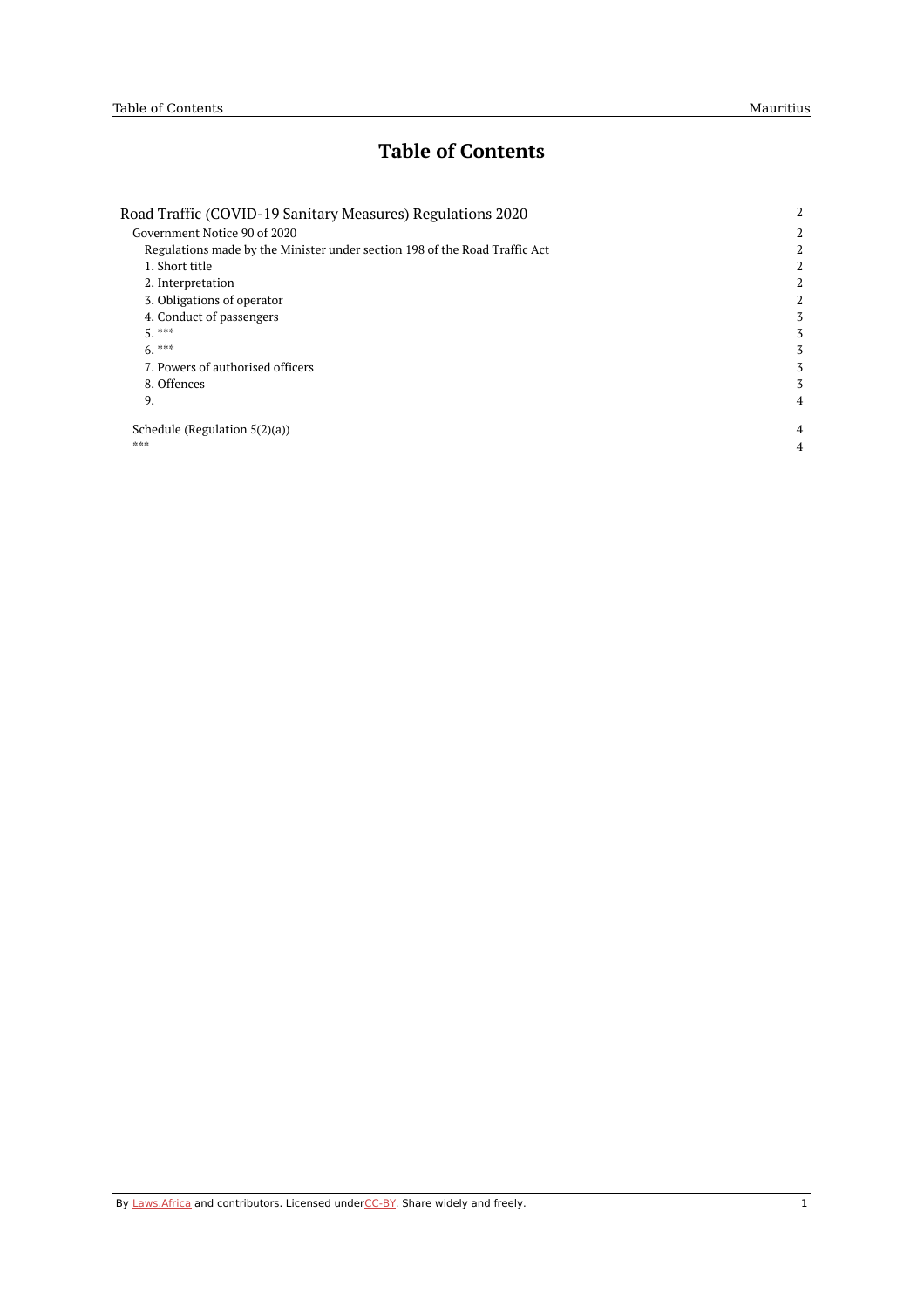## **Mauritius**

# <span id="page-1-1"></span><span id="page-1-0"></span>**Road Traffic (COVID-19 Sanitary Measures) Regulations 2020**

## **Government Notice 90 of 2020**

Published in [Government](https://commons.laws.africa/akn/mu/act/gn/2020/90/media/publication/mu-act-gn-2020-90-publication-document.pdf) Gazette no. 58 on 17 May 2020 **Assented to on 16 May 2020**

### **Commenced on 16 May 2020**

*[Up to date as at 15 June 2020]*

*[Amended by Road Traffic (COVID-19 Sanitary Measures) [\(Amendment\)](https://africanlii.org/akn/mu/act/gn/2020/102) Regulations 2020 (Government Notice 102 of 2020) on 30 May 2020]*

*[Amended by Road Traffic (COVID-19 Sanitary Measures) (Amendment No. 2) Regulations 2020 [\(Government](https://africanlii.org/akn/mu/act/gn/2020/229) Notice 229 of 2020) on 15 June 2020]*

## *Regulations made by the Minister under section 198 of the Road Traffic Act*

## <span id="page-1-3"></span><span id="page-1-2"></span>**1. Short title**

These regulations may be cited as the Road Traffic (COVID-19 Sanitary Measures) Regulations 2020.

## <span id="page-1-4"></span>**2. Interpretation**

In these regulations –

"**Act**" means the Road Traffic Act;

"**authorised officer**" means –

- (a) a police officer;
- $(h)$ an officer of NLTA designated by the Chief Commissioner; or
- (c) an operator or an employee designated by him;

"**operator**" means the holder of a road service licence, contract bus licence or taxi licence, as the case may be;

"**senior citizen**" *[definition of "senior citizen" deleted by section 3 of [Government](https://africanlii.org/akn/mu/act/gn/2020/229) Notice 229 of 2020]*

"Work Access Permit" [definition of "Work Access Permit" deleted by section 3 of [Government](https://africanlii.org/akn/mu/act/gn/2020/102) Notice 102 of 2020]

## <span id="page-1-5"></span>**3. Obligations of operator**

- (1) Every operator shall ensure that –
	- (a) every bus, contract bus or taxi he operates is properly cleaned on a daily basis prior to, and after, operation;
	- (b) protective equipment is provided to personnel working on board every bus or contract bus he operates; and

*[paragraph (b) amended by section 4(a) of [Government](https://africanlii.org/akn/mu/act/gn/2020/229) Notice 229 of 2020]*

(c) body temperature checks of his crews are carried out before they board any bus or contract bus. *[paragraph (c) amended by section 4(a) of [Government](https://africanlii.org/akn/mu/act/gn/2020/229) Notice 229 of 2020]*

By [Laws.Africa](https://edit.laws.africa/widgets/pdf-attribution) and contributors. Licensed und[erCC-B](https://edit.laws.africa/widgets/pdf-cc-by)Y. Share widely and freely. 2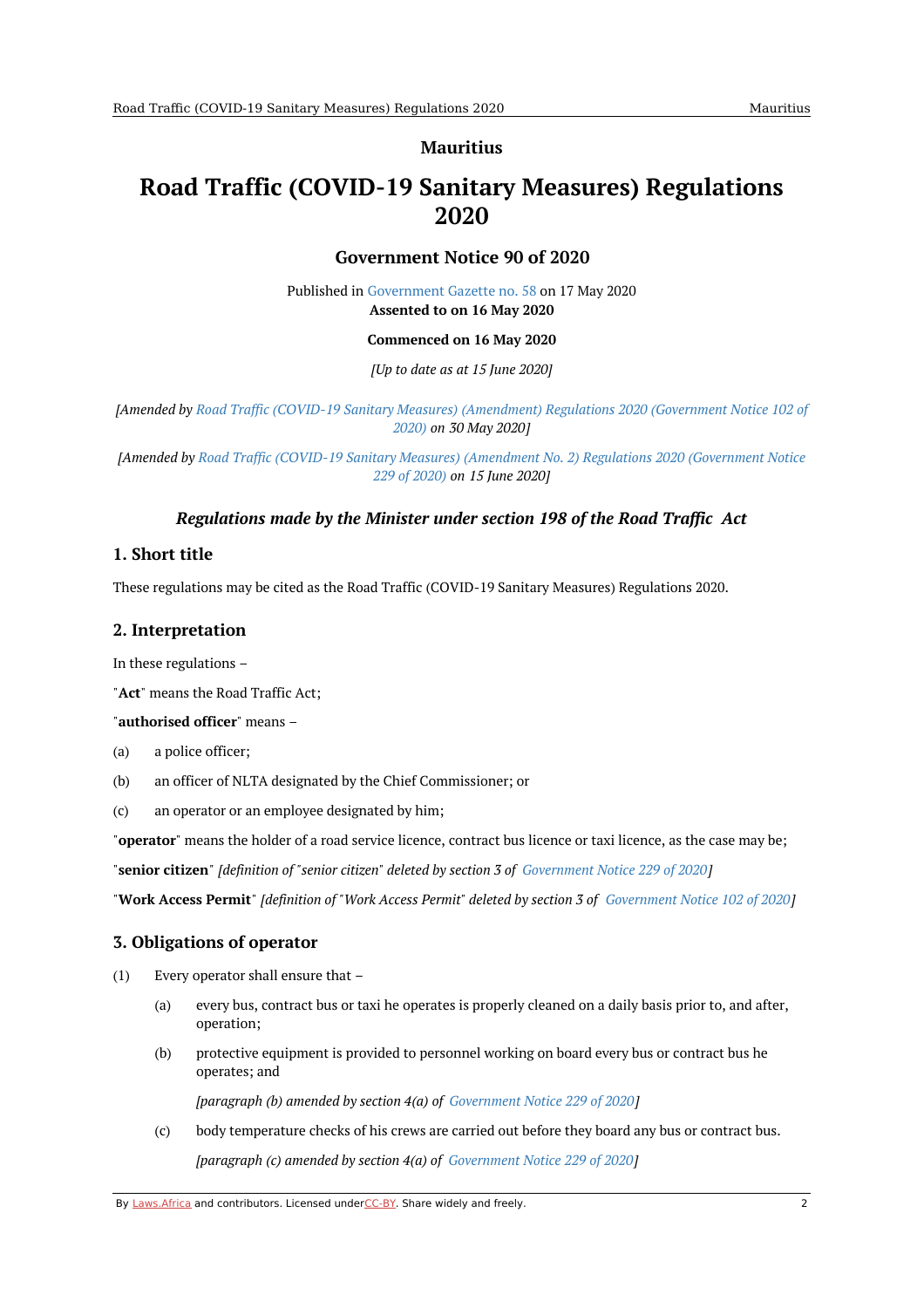- (d) *[paragraph (d) repealed by section 4(a) of [Government](https://africanlii.org/akn/mu/act/gn/2020/229) Notice 229 of 2020]*
- (2) *[subsection (2) repealed by section 4(b) of [Government](https://africanlii.org/akn/mu/act/gn/2020/229) Notice 229 of 2020]*

### <span id="page-2-0"></span>**4. Conduct of passengers**

(1) Every person shall, whilst being at any bus stop, bus shelter or taxi stand, wear a protective face mask over his face and nose.

*[subsection (1) substituted by section 5(a) of [Government](https://africanlii.org/akn/mu/act/gn/2020/229) Notice 229 of 2020]*

- (2) Every passenger in a bus shall –
	- (a) wear a protective face mask over his mouth and nose; and

*[paragraph (a) amended by section 5(b) of [Government](https://africanlii.org/akn/mu/act/gn/2020/102) Notice 102 of 2020]*

- (b) *[paragraph (b) repealed by section 5(b) of [Government](https://africanlii.org/akn/mu/act/gn/2020/229) Notice 229 of 2020]*
- (3) *[subsection (3) repealed by section 5(c) of [Government](https://africanlii.org/akn/mu/act/gn/2020/229) Notice 229 of 2020]*
- (4) *[subsection (4) repealed by section 5(c) of [Government](https://africanlii.org/akn/mu/act/gn/2020/229) Notice 229 of 2020]*
- (5) A passenger may be subject to a body temperature check before boarding a bus, contract bus or taxi.

#### <span id="page-2-1"></span>**5. \*\*\***

*[regulation 5 repealed by section 6 of [Government](https://africanlii.org/akn/mu/act/gn/2020/229) Notice 229 of 2020]*

#### <span id="page-2-2"></span>**6. \*\*\***

*[regulation 6 repealed by section 6 of [Government](https://africanlii.org/akn/mu/act/gn/2020/229) Notice 229 of 2020]*

## <span id="page-2-3"></span>**7. Powers of authorised officers**

Where an authorised officer has reasonable grounds to suspect that a person has committed or attempted to commit, or is committing or attempting to commit, an offence under these regulations, the authorised officer may –

- (a) prevent that person from boarding any bus, contract bus or taxi;
- (b) remove that person from any bus, contract bus or taxi;
- $(c)$ request that person to provide his name and address.

#### <span id="page-2-4"></span>**8. Offences**

- (1) Any person who –
	- (a) fails to wear a protective face mask at any bus stop, bus shelter, bus station or taxi stand, or on board any bus, contract bus or taxi;
	- (b) *[paragraph (b) repealed by section 7(a) of [Government](https://africanlii.org/akn/mu/act/gn/2020/229) Notice 229 of 2020]*
	- (c) refuses to be subjected to a body temperature check before boarding any bus, contract bus or taxi;
	- (d) removes, defaces, alters or otherwise interferes with any sticker, poster or notice which has been affixed in a bus, contract bus or taxi;
	- (e) threatens, molests, hinders or obstructs an authorised officer in the exercise of his powers under these regulations;

By [Laws.Africa](https://edit.laws.africa/widgets/pdf-attribution) and contributors. Licensed und[erCC-B](https://edit.laws.africa/widgets/pdf-cc-by)Y. Share widely and freely. 3